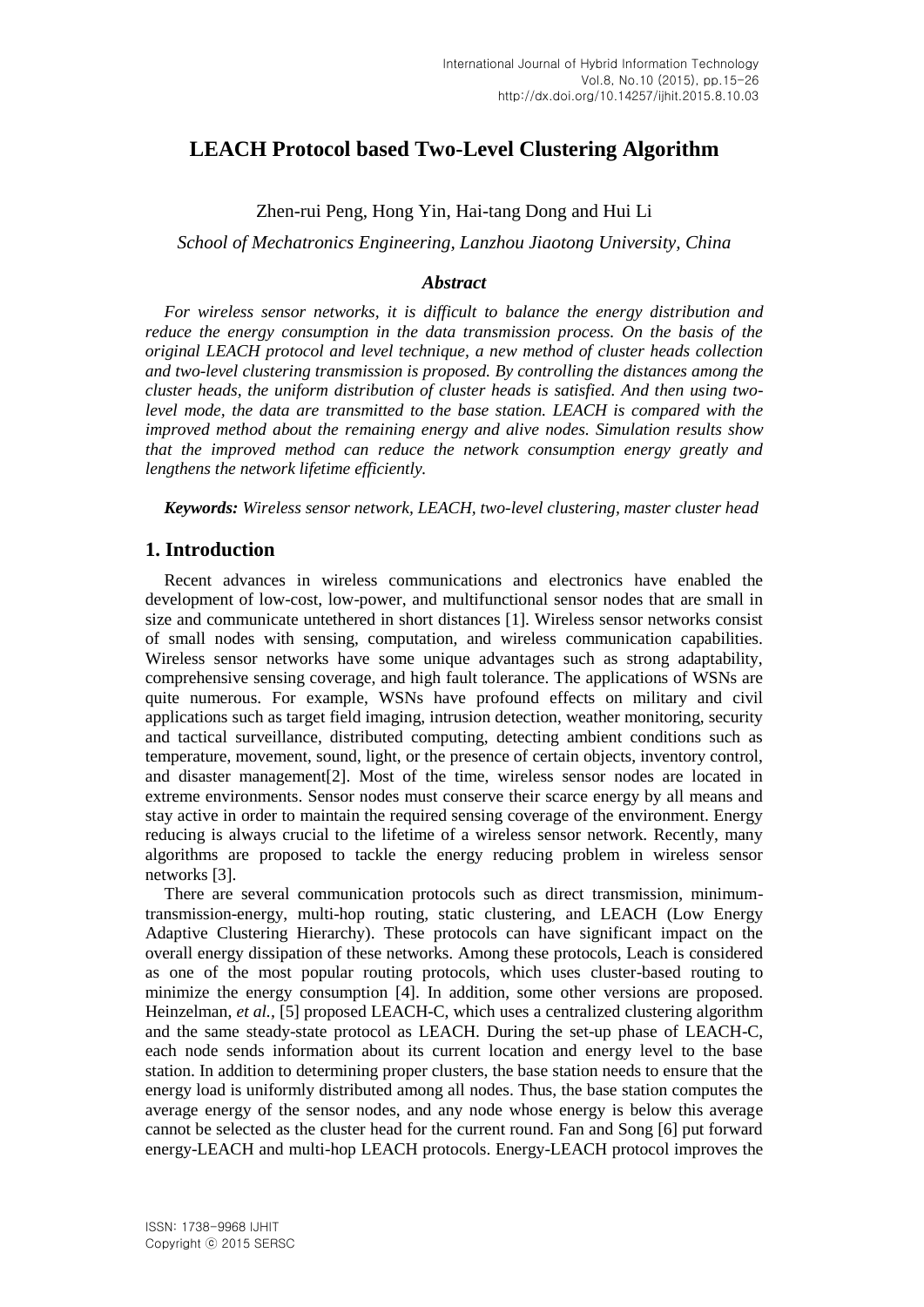cluster head selection procedure. It makes remaining energy of node as the main matrix which decides whether these nodes turn into cluster head or not in the next round. For multi-hop LEACH protocol, multi-hop communication is adopted among cluster heads firstly, and then, according to the selected optimal path, these cluster heads transmit data to the corresponding cluster head nearest to sink. This cluster head sends data to sink finally. Bani Yassein, *et al.,* [7] propose a new version of LEACH protocol, called VLEACH, which contains cluster head, vice cluster head, and cluster nodes. Cluster head is only responsible for sending data to the base station. Once the cluster head is dead, the vice cluster head will be the substitute. Cluster nodes gather data from environment and send them to cluster head.

Wairagu [8] proposes a more energy efficient routing algorithm called Hierarchical LEACH (H-LEACH). H-LEACH focuses mainly on energy usage and end-to-end performance characteristics of both algorithms. H-LEACH employs the same clustering approach as LEACH during initial phases. Adjacent nodes are organized by clusters. In each cluster, one node acts as the cluster head. The choice of the cluster head is determined by the amount of energy remaining in a node. Hoang, *et al.,* [9] implement a harmony search algorithm-based clustering protocol for wireless sensor networks to minimize the intra-cluster distances from the cluster members to their cluster heads, and optimize the energy distribution of the WSNs. Tripathi, *et al.,* [10] propose a clustering algorithm for non-uniformly distributed nodes to balance the energy consumption of sensor nodes and to increase network lifetime. Wei, *et al.,* [11] propose an energyefficient clustering algorithm, which determines suitable cluster sizes depending on the hop distance to the data sink, while achieving approximate balance of node lifetimes and reducing energy consumption levels. Ren, *et al.,* [12] design an Energy-Balanced Routing Protocol (EBRP) by constructing a mixed virtual potential field in terms of depth, energy density, and remaining energy. The objective of this approach is to force packets to move toward the sink through the dense energy area so as to protect the nodes with relatively low remaining energy. Quang and Kim [13] propose a gradient routing method with twohop information for industrial wireless sensor networks to enhance real-time performance with energy efficiency. Pantazis, *et al.*, [14] present an analytical survey on energyefficient routing protocols in wireless sensor networks.

In this paper, based on the thoughts of above literature, a new clustering mechanism and a two-level data transmission mode are proposed to improve LEACH protocol.

## **2. LEACH Protocol**

LEACH protocol is a clustering-based protocol that utilizes randomized rotation of local cluster heads to uniformly distribute the energy load among the sensors in the network. In LEACH, the nodes organize themselves into local clusters, with one node acting as the local base station or cluster-head. Other nodes are called cluster members. Cluster-head receives data sent by cluster members, performs data fusion, and sends data to the base station. LEACH can be depicted in Figure 1.



(BS: Base Station; A, B, C: Cluster Head; A1, A2, A3, B1, B2, B3, C1, C2, C3: Normal Node)

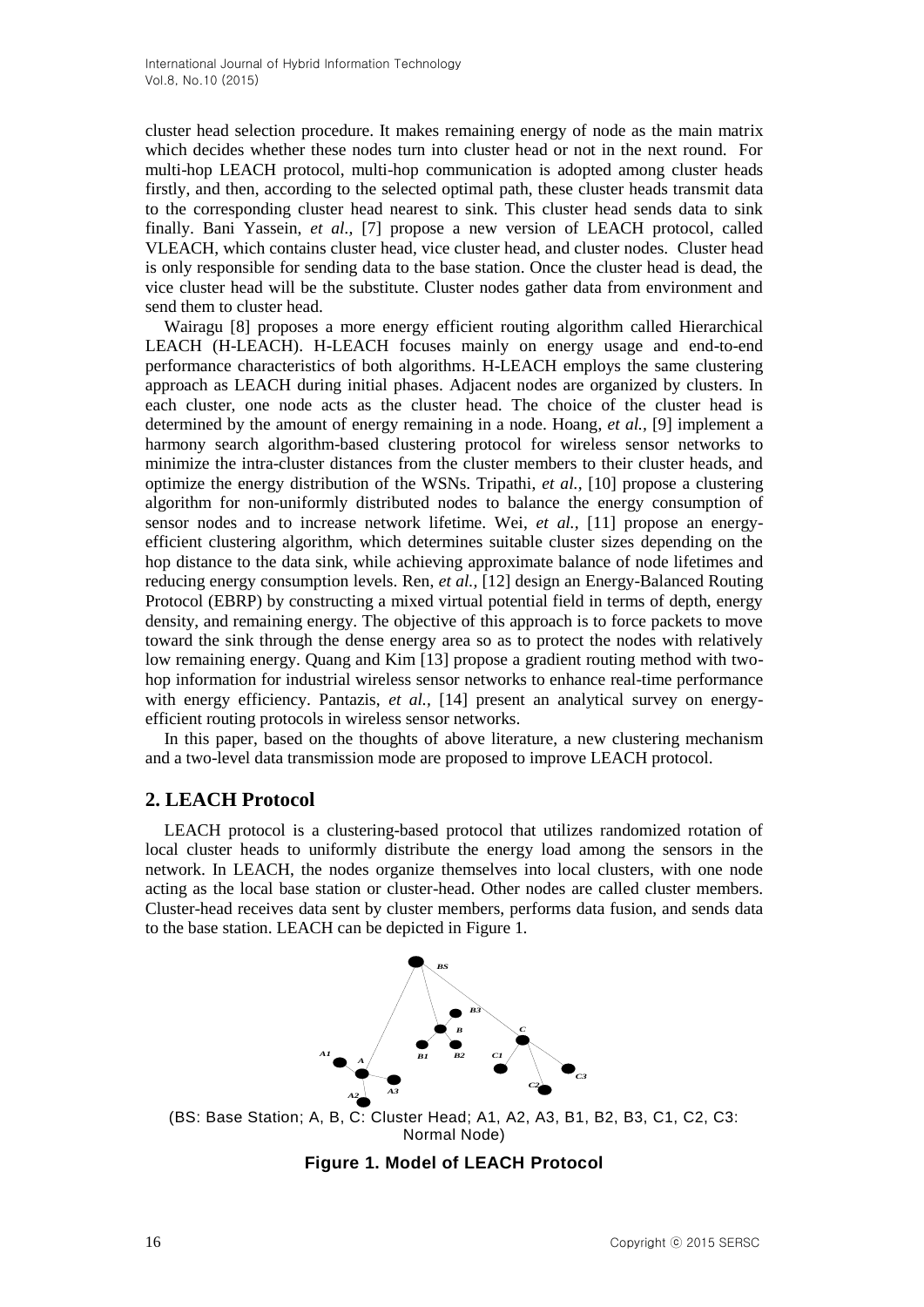Comparing with ordinary node, cluster head nodes finish dual tasks of data fusion and forwarding. For LEACH, energy load is higher and energy consumption is faster. So, in order to balance the energy consumption between network nodes and avoid more early death of cluster heads, the method of periodical cluster head selection is adopted. Each period is defined as the round. Each round begins with a set-up phase, when the clusters are organized, followed by a steady-state phase, data transfer to the base station. In order to minimize overhead, the steady-state phase is long compared to the set-up phase.

When clusters are created, each node decides whether it can become a cluster head for the current round. This is determined by the suggested percentage of cluster heads for the network and the number of times that the node has been a cluster-head so far. This decision is made by the node n choosing a random number between 0 and 1. If the number is less than a threshold  $T(n)$ , the node becomes a cluster-head for the current round. The threshold is set as

$$
T(n) = \begin{cases} \frac{p}{1 - p \times (r \mod \frac{1}{p})}, & n \in G \\ 0, & \text{others} \end{cases}
$$
 (1)

where  $p$  is the desired percentage of cluster heads;  $r$  is the current round;  $G$  is the set of nodes that have not been selected as cluster heads in the last  $1/p$  round; *n* is the number of sensor nodes. By using this threshold, each node will be a clusterhead at some point within  $1/p$  rounds.

From above analysis, LEACH protocol select cluster head randomly and distribution of cluster heads is random. When cluster is built, unreasonable subcluster perhaps appears. Cluster heads may distribute too concentrated or too close to the network edge. The node number of each cluster is distributed non-uniformly. The distances from the cluster head to the cluster nodes are too long, which will lead to unnecessary energy consumption. At the same time, the communication distance between cluster heads and base station is also too long and data transmission with long distance is needed. So, this paper will improve the LEACH from the above discussed aspects.

## **3. Radio Model**

When analyzing wireless sensor work, assume that each sensor in wireless sensor network can intercommunicate and each sensor can communicate with base station directly. When using single hop communication protocol of direct transmission, each sensor directly sends data to the base station. If not, the distances from the base station to other nodes are too far and more power will be needed when nodes send data to the base station. This mode will quickly exhaust battery energy carried on the nodes and the network system is easy to paralyze. Data are transmitted through radio model, as depicted in Figure 2.



**Figure 2. Radio Model [5]**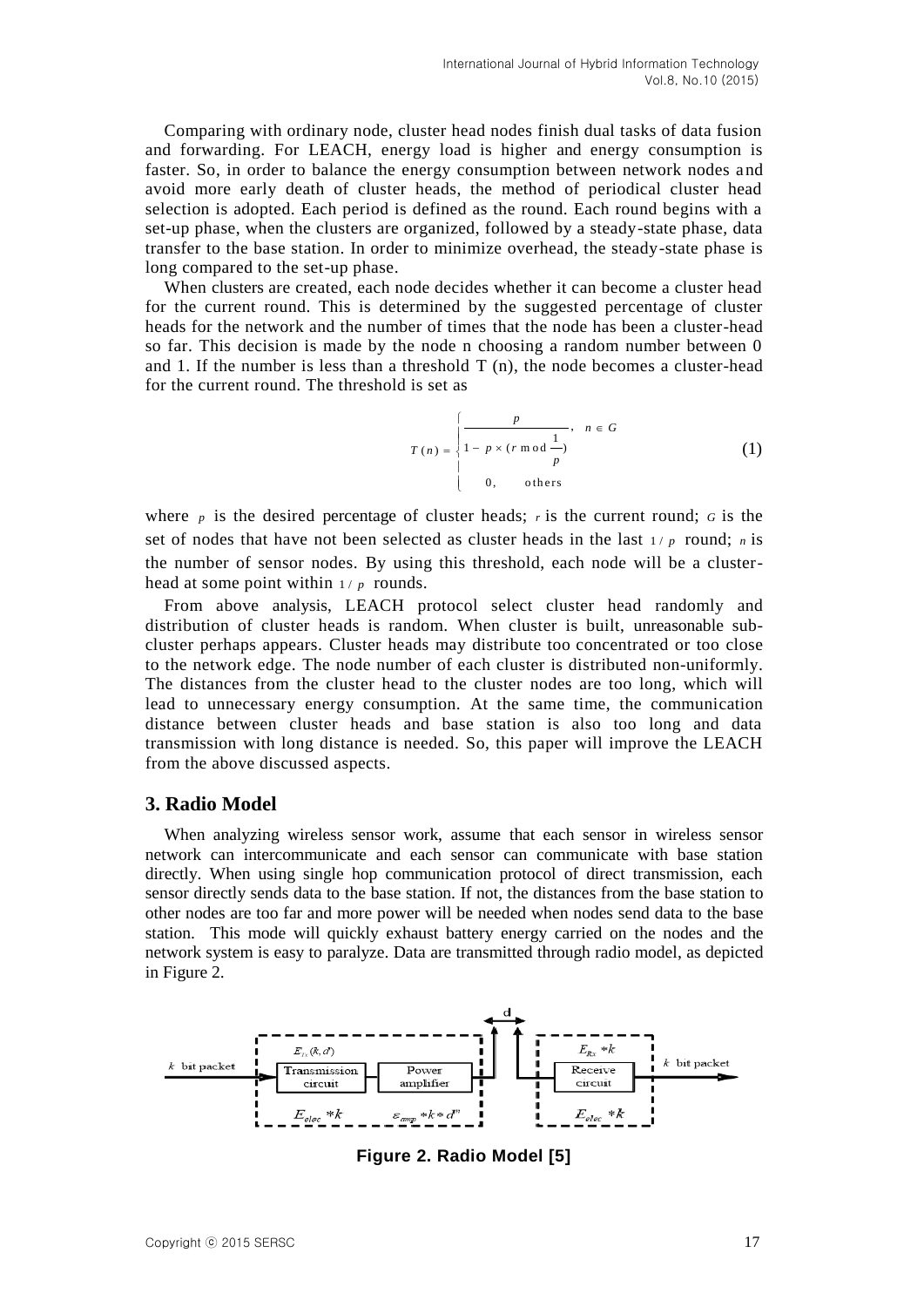Energy consumption for sending *k-*bit data can expressed as

$$
E_{T_{x}}(k, d) = E_{T_{x-\text{elec}}}(k) + E_{T_{x-\text{amp}}}(k, d)
$$
  
= 
$$
E_{\text{elec}} * k + \varepsilon_{\text{amp}} * k * d^{2}
$$
 (2)

Radio consumption for receiving these data can be expressed as

$$
E_{Rx}(k) = E_{Rx - elec}(k) = E_{elec} * k
$$
\n(3)

where  $E_{\tau_x,\text{e}$  denotes the circuit energy consumption for sending unit bit data;  $E_{Rx = elec}$  ( $E_{Tx = elec} = E_{Rx = elec} = E_{elec}$ ) denotes the circuit energy consumption for receiving unit bit data;  $\varepsilon_{\text{amp}}$  denotes the transmission amplification coefficient.

From these parameters, sending data and receiving data are not a low-cost operation. So, this multiple-hops network should decrease the transmission distance and the operation for sending and receiving data as well.

For the minimum-transmission-energy (MTE) routing protocol, the protocol defines data transmission. Especially for transmitting high-energy data, each data information must go through low-energy transmissions and receives. The energy consumption depends on the relative costs of transmission amplifier and the radio circuit. If there are too many multi-hops, the total energy expended might actually be greater than that by using MTE routing. Figure 3 shows a linear network.



**Figure 3. Linear Network**

Energy consumption for direct data transmission can be expressed as

$$
E_{direct} = E_{Tx} (k, d = n * r)
$$
  
= 
$$
E_{elec} * k + \varepsilon_{amp} * k * (nr)^{2}
$$
  
= 
$$
k (E_{elec} + \varepsilon_{amp} n^{2} r^{2})
$$
 (4)

In MTE routing, each node sends a message to the closest node on the way to the base station. Thus the node located a distance *nr* from the base station would require *n* transmissions and  $n - l$  receives.

$$
E_{MH} = nE_{Tx}(k, d = r) + (n - 1)E_{Rx}(k)
$$
  
=  $n(E_{elec}k + \varepsilon_{amp}kr^{2}) + (n - 1)E_{elec}k$   
=  $k((2n - 1)E_{elec} + \varepsilon_{amp}nr^{2})$  (5)

Therefore, the condition that energy consumption in the multi-hops mode is less than that in single-hop can expressed as

$$
E_{\text{direct}} < E_{\text{MTE}}
$$
\n
$$
E_{\text{elec}} + \varepsilon_{\text{amp}} n^2 r^2 < (2n - 1) E_{\text{elec}} + \varepsilon_{\text{amp}} n r^2
$$
\n
$$
\frac{E_{\text{elec}}}{\varepsilon_{\text{amp}}} > \frac{r^2 n}{2}
$$
\n
$$
(6)
$$

Comprehensively consider the energy consumption in multi-hops network, and it is not the case that the more hops, and the less energy is. In this context, two-level clustering model is selected in the data transmission.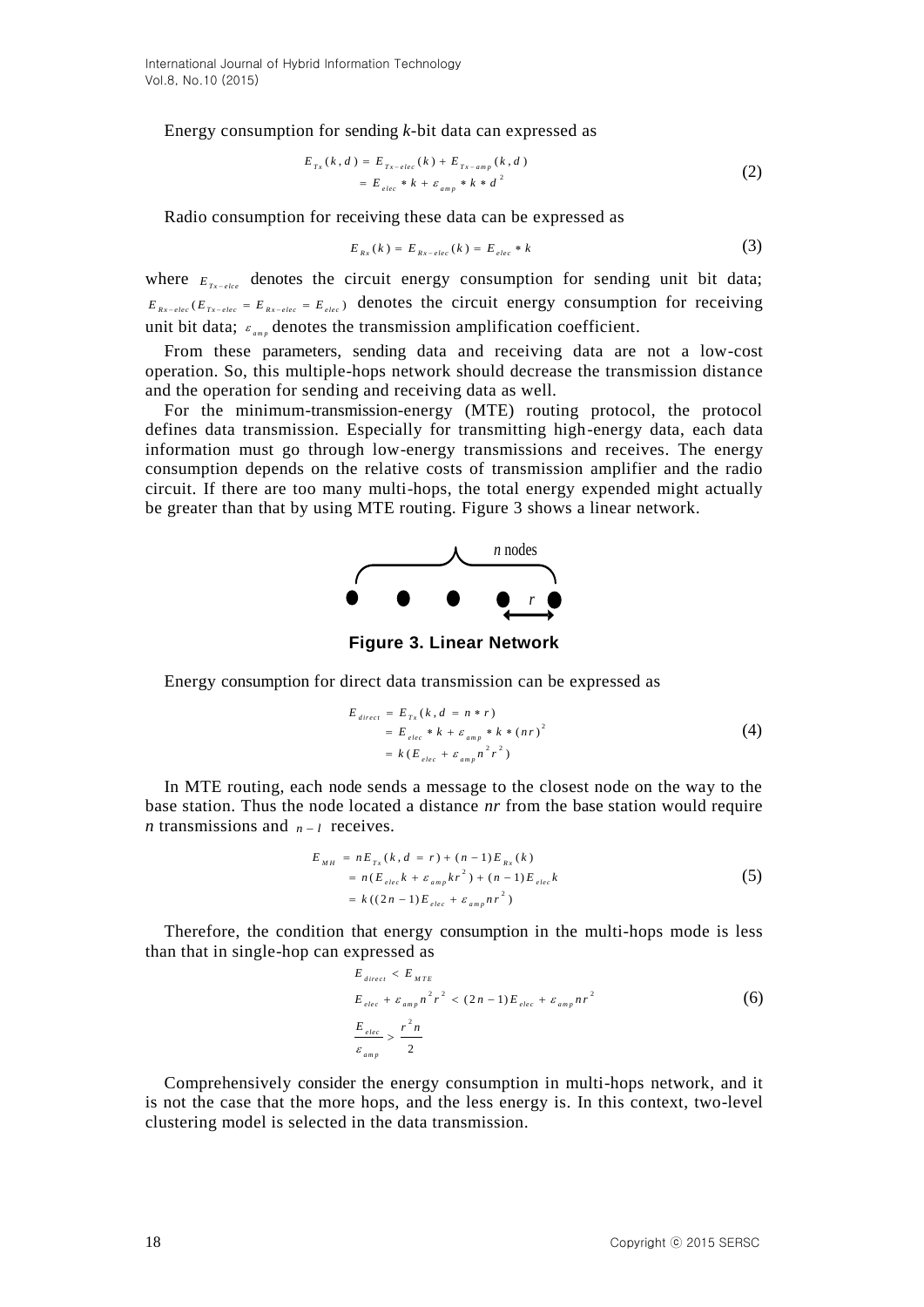## **4. Improvement on LEACH Protocol**

In this paper, we adopt two kinds of methods to improve the energy efficiency. First make the radio communication distance as short as possible. Then, in the stage of cluster heads selection, by balancing the distribution of cluster heads, the network energy consumption is balanced. On this basis, two-level clustering is proposed. The clusters are divided into two levels. In the first level, the cluster heads are formed. Normal nodes send data to their own cluster heads. The cluster heads fuse the data and send them to the master cluster heads in the second level. In the processing of forming the master cluster heads and building the transmission path, by computing the distances from the cluster heads to the master heads, each cluster head select the nearest master head as its target node. By this manner, the master cluster heads receive the data from their own nearest cluster heads. The master cluster heads, as the transfer nodes, fuse all the data and transit them to the base station [14]. The two-level clustering model is shown in Figure 4.

#### **4.1. Clustering Mechanism**

How to uniformly distribute cluster heads to the whole network is not touched in LEACH protocol. Thus, clusters may intensely appear in a certain area of the network, or none of cluster heads distributes around some nodes. The nodes are too far from the cluster head. This will lead to non-uniform distribution in network and waste of resources. As shown in Figure 5, for the 100m $\Box$ 100m network model, the cluster is randomly formed according to LEACH protocol. Owing to the random selection of cluster heads, the upper left area belongs to a cluster and some other clusters have few members. So, restriction mechanism is needed to control the distribution of cluster heads.



**Figure 5. Non-uniform Distribution of the Nodes**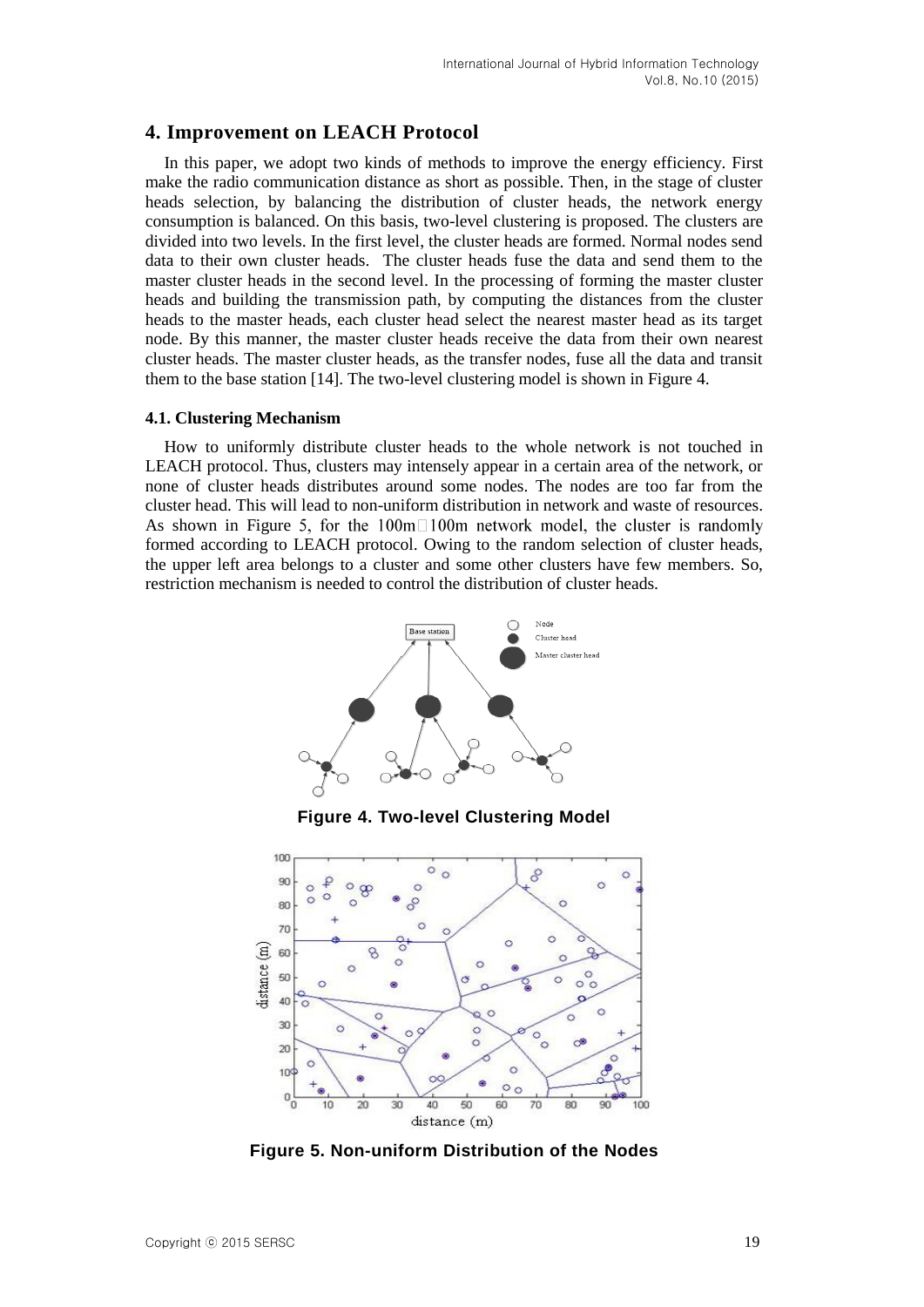Like LEACH, Optimization selection of cluster head is determined in the following optimization way.

Randomly compare the random number with threshold value, and generate candidate cluster head nodes. When determining candidate cluster head node *<sup>i</sup>* , transmit the cluster heads information (including own positions information) to the whole network. When candidate cluster head *i* receives the position information transmitted by other cluster heads, compute the distance  $H_i = \{H_{ii}, H_{ii}, \dots, H_{ii+1}, \dots, H_{in}\}\$  between cluster head *i* and other cluster heads. Set threshold value *S*. *S* is related to the established model. While the distance  $H_i < S$ , determine candidate head *i* as the cluster head of that round. While the distance  $H_i$ *S*, go on selecting the candidate cluster head. By optimizing the mechanism of cluster head selection, the more balanced node distribution can be obtained as shown in Figure 6.



( Normal node, Advanced Node, Cluster Head, Base Station) **Figure 6. Uniform Distribution of the Node**

#### **4.1. Two-level Transmission**

In this paper, the selection of cluster head is optimized. The master cluster head is introduced. The strategy of cluster head selection is similar to that of LEACH protocol. But in the selection of cluster heads of each round, master cluster head is required and its node is also selected as the father node of cluster head nodes. In the selection of master cluster head, the father node, as the cluster head nodes, receives the data transmitted from cluster head and then forwards the data to the base station. We hope that the master cluster heads are closer to the base station and have the function of intermediate nodes forwarding. Assume that L is the radius of monitoring area range. The master heads are restricted to the range of  $L/2$ . The detailed algorithm is depicted in the following steps.

**Step 1:** Divide the network into two levels; assume that the total monitoring area is  $L * L$ ; there are *n* sensor nodes in the network; the base station is located in the center; the range within transmission radius  $L/2$  is the second level; the sensor number in the second level is *l* .

**Step 2:** The selections of cluster heads and master cluster heads are carried out through rounds. At the beginning of each round, select the master cluster head nodes. Assign random number  $R_i$  to node  $i(1 \le i \le l)$  in the second level network. If  $R_i$  <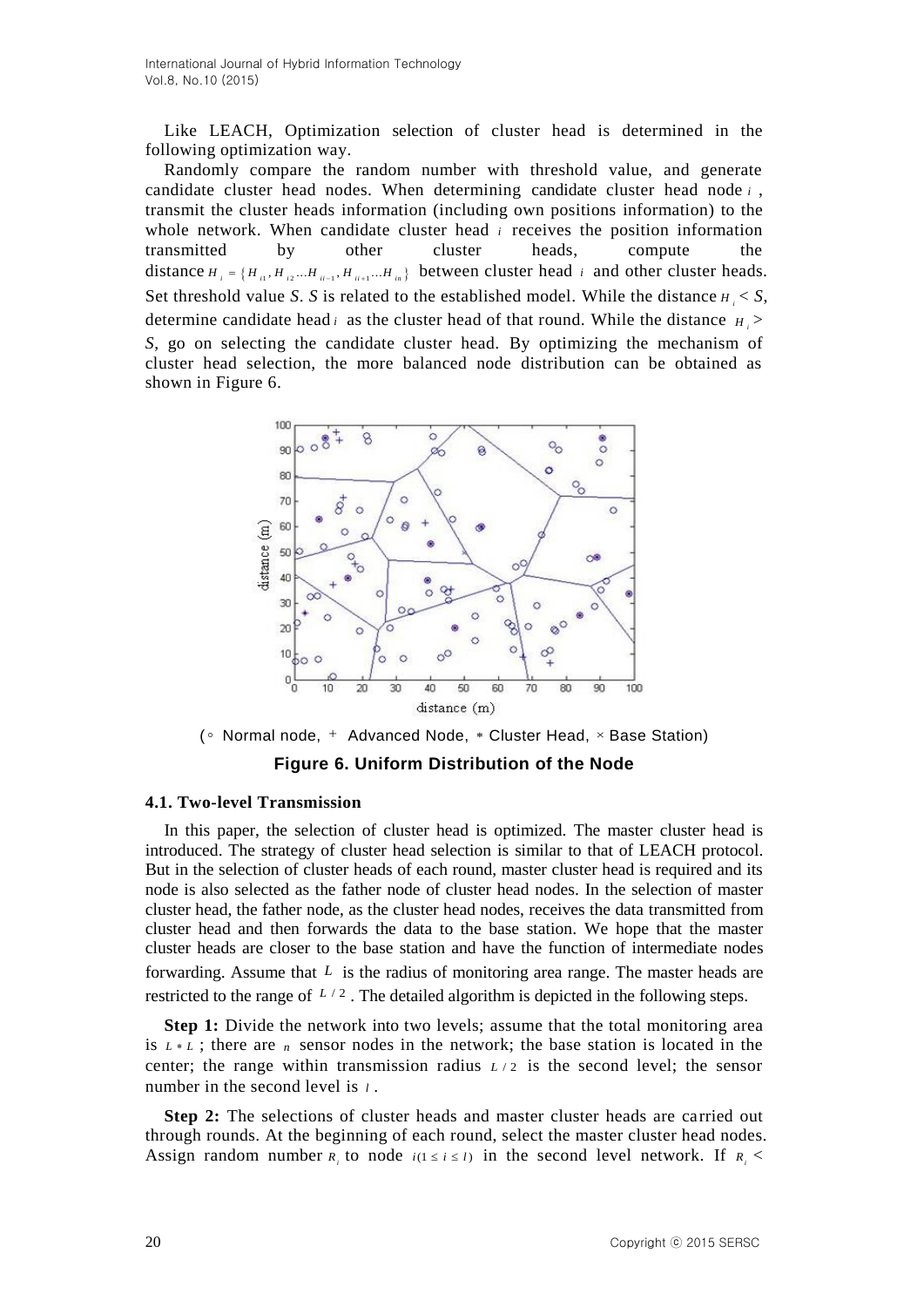threshold value  $(\tau_l)$ , then the node  $i$  is selected as the master head cluster node and that node is assigned to 1. This means that no other nodes can be selected as the cluster head. After the selection of master head nodes, assign random number to each of the selected master cluster heads node  $i(1 \le i \le n-l)$ . Then the above mentioned method is adopted to select the cluster heads.

**Step 3:** Normal node receives the message transmitted by cluster head. The node will decide to communicate with the node that has the strongest signal strength. Through this way, the data transmission link is formed. Using the same method, cluster head nodes receive broadcast message transmitted by master cluster heads.

**Step 4:** Cluster heads fuse the data from normal nodes and then forward them to master cluster heads. Master cluster heads fuse the data from cluster heads and then forward them to the base station. When one round is over, reselect the master cluster heads and cluster heads of next round. This is shown in Figure 6.



**Figure 6. Flowchart of the Algorithm**

The distribution of the hierarchical network nodes is shown in Figure 7, where the center of the dashed circle is the base station.  $R(R=25)$  margins the second network.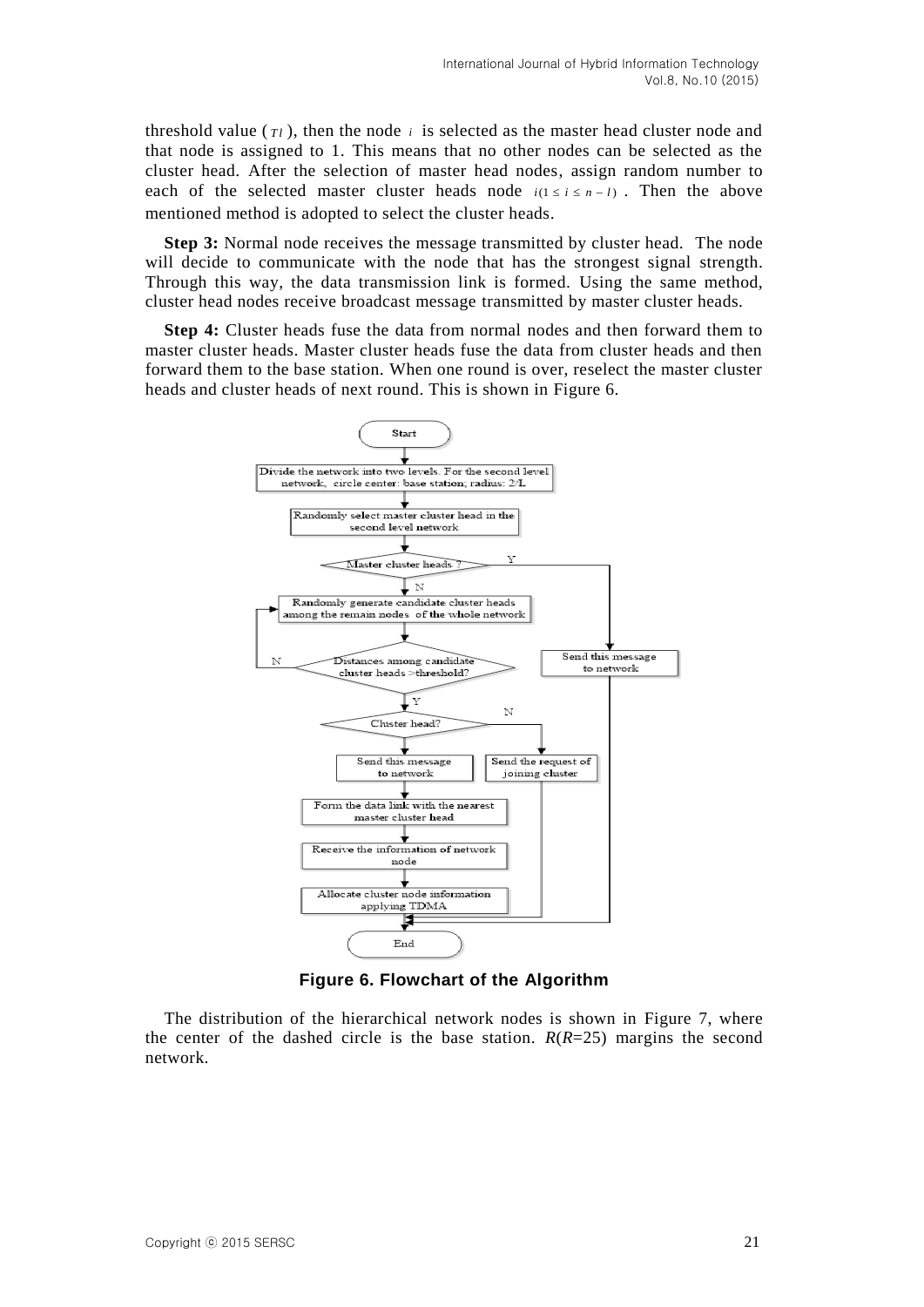

(• Master Cluster Head ∘ Normal Node, + Advanced Node, \* Cluster Head, × Base Station))

## **Figure 7. Hierarchical Node Distribution**

## **5. Simulation Analysis**

#### **5.1. Theoretical Analysis**

Compare the improved LEACH protocol with the original LEACH and deduce the energy consumption of the improved two-level protocol. The analysis model is shown in Figure 8.



(BS: base Station; A, B, C: Cluster Head; A1, A2, A3, B1, B2, B3, C1, C2, C3: Normal Node)

**Figure 8(a). LEACH Protocol**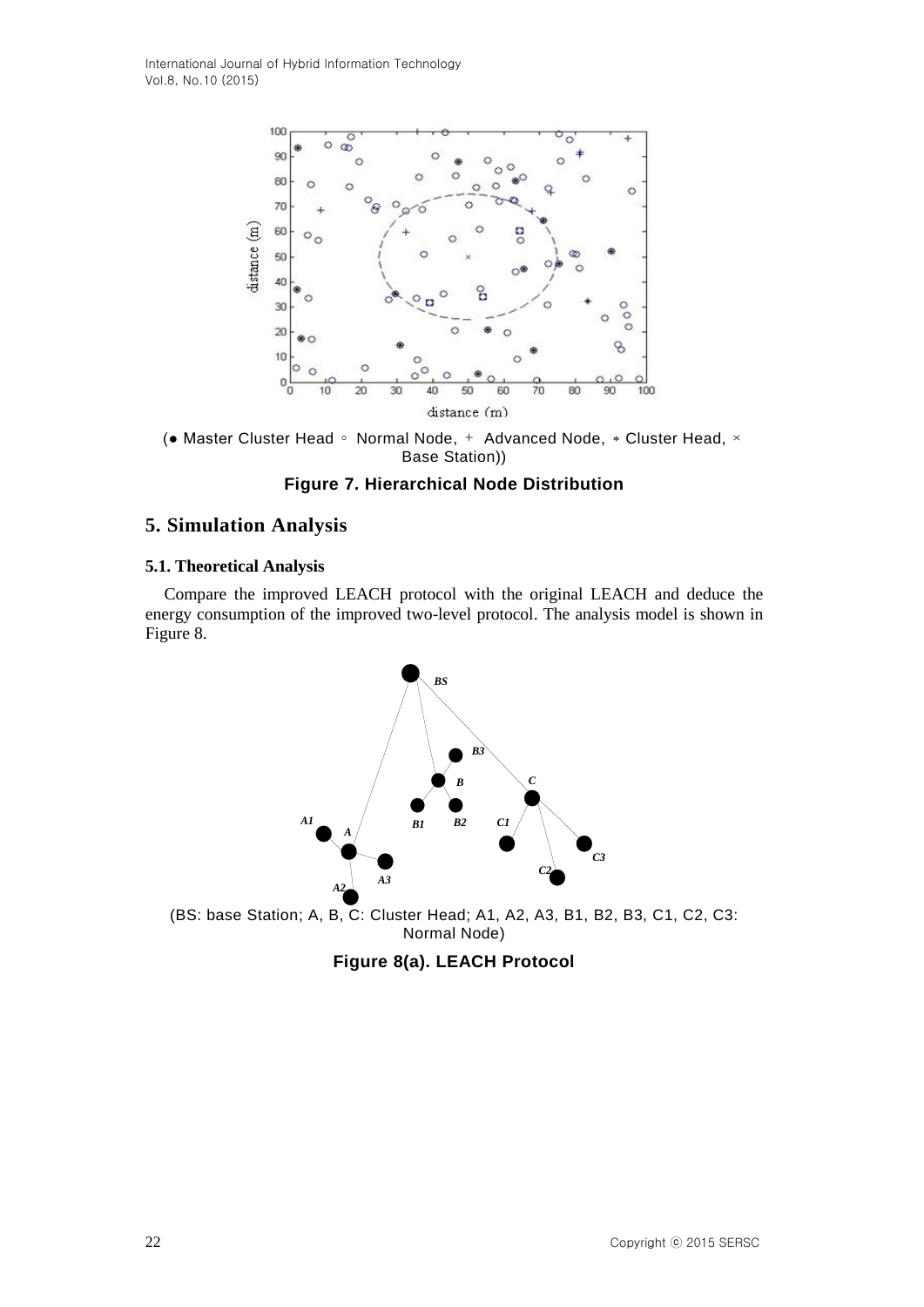

(BS: base Station; B3: Master Cluster Head; A, B, C: Cluster Head; A1, A2, A3, B1, B2, B3, C1, C2, C3: Normal Node)

## **Figure 8(b). The Improved Two-level Protocol**

For Figure 8(a), the total energy consumption in data transmission can be defined as *leach E*

 $E_{leach} = E_A + E_B + E_C + E_{A-BS} + E_{B-BS} + E_{C-BS}$  (9)

$$
E_{\text{leach}} = E_A + E_B + E_C + E_{A-BS} + E_{B-BS} + E_{C-BS}
$$
(9)  

$$
E_A = E_{\text{Alsend}} + E_{A_{\text{reccive}}} + E_{\text{A2} \text{send}} + E_{A_{\text{reccive}}} + E_{\text{A3} \text{send}} + E_{A_{\text{reccive}}} + E_{\text{da}}
$$
(10)

$$
E_{A1\, send} = lE_{elec} + l\,\varepsilon\,r_{A1-A}^{\lambda} \tag{11}
$$

$$
E_{A_{\text{}}\text{receive}} = lE_{\text{elec}} \tag{12}
$$

$$
E_{A2\,send} = lE_{elec} + l\varepsilon r_{A2-A}^{\lambda} \tag{13}
$$

$$
E_{A3\,send} = lE_{elec} + l\varepsilon r_{A3-A}^{\lambda} \tag{14}
$$
\n
$$
F = 3l_{e} \tag{15}
$$

$$
E_{da} = 3le \qquad (15)
$$

$$
E_A = 6IE_{elec} + 3I\varepsilon (r_{A1-A}^{\lambda} + r_{A2-A}^{\lambda} + r_{A3-A}^{\lambda}) + 3Ie
$$
 (16)

$$
E_{A-BS} = lE_{elec} + l\varepsilon r_{A-BS}^{\lambda} \tag{17}
$$

$$
E_{B-BS} = lE_{elec} + l\varepsilon r_{B-BS}^{\lambda} \tag{18}
$$

$$
E_{c-BS} = lE_{elec} + l\varepsilon r_{c-BS}^{\lambda} \tag{19}
$$

In a similar way, we can obtain:

$$
E_{B} = 6IE_{elec} + 3I\varepsilon (r_{B1-B}^{\lambda} + r_{B2-B}^{\lambda} + r_{B3-B}^{\lambda}) + 3Ie
$$
 (20)

$$
E_C = 6IE_{elec} + 3I\varepsilon (r_{c1-C}^2 + r_{c2-C}^2 + r_{c3-C}^2) + 3Ie
$$
 (21)

$$
E_{c} = 6IE_{elec} + 3I\varepsilon (r_{c1-c}^{A} + r_{c2-c}^{A} + r_{c3-c}^{A}) + 3I\varepsilon
$$
\n
$$
E_{leach} = 18IE_{elec} + 9I\varepsilon + 3I(\varepsilon r_{A1-A}^{A} + r_{A2-A}^{A} + r_{A3-A}^{A} + r_{B1-B}^{A} + r_{B2-B}^{A} + r_{B3-B}^{A} + r_{c1-c}^{A} + r_{c2-C}^{A} + r_{c3-C}^{A})
$$
\n(22)

For Figure 8(b), the total energy consumption in data transmission can be defined as *im lea ch E*

$$
E_{\text{inleach}} = E_{\text{B3}} + E_{\text{B3}-\text{B5}} \tag{23}
$$

$$
E_{\substack{m \neq a \neq b}} = E_{\substack{B3}} + E_{\substack{B3 - B5}} \tag{23}
$$
\n
$$
E_{\substack{B3}} = E_A + E_B + E_C + E_{A - B3} + E_{B - B3} + E_{C - B3} + E_{da} \tag{24}
$$

$$
E_A = 6IE_{elec} + 3I\varepsilon (r_{A1-A}^A + r_{A2-A}^A + r_{A3-A}^A) + 3Ie
$$
 (25)

$$
E_{B} = 4lE_{elec} + 2l\varepsilon (r_{B1-B}^{\lambda} + r_{B2-B}^{\lambda}) + 2le
$$
 (26)

$$
E_{c} = 6IE_{elec} + 3I\varepsilon (r_{c1-c}^{\lambda} + r_{c2-c}^{\lambda} + r_{c3-c}^{\lambda}) + 3Ie
$$
 (27)

$$
E_{A-B3} = lE_{elec} + l\varepsilon r_{A-B3}^{\lambda} \tag{28}
$$

$$
E_{B-B3} = lE_{elec} + l\varepsilon r_{B-B3}^{\lambda} \tag{29}
$$

$$
E_{c - B3} = lE_{elec} + l\varepsilon r_{c - B3}^{\lambda}
$$
 (30)

$$
E_{B3-BS} = lE_{elec} + l\varepsilon r_{B3-BS}^{\lambda} \tag{31}
$$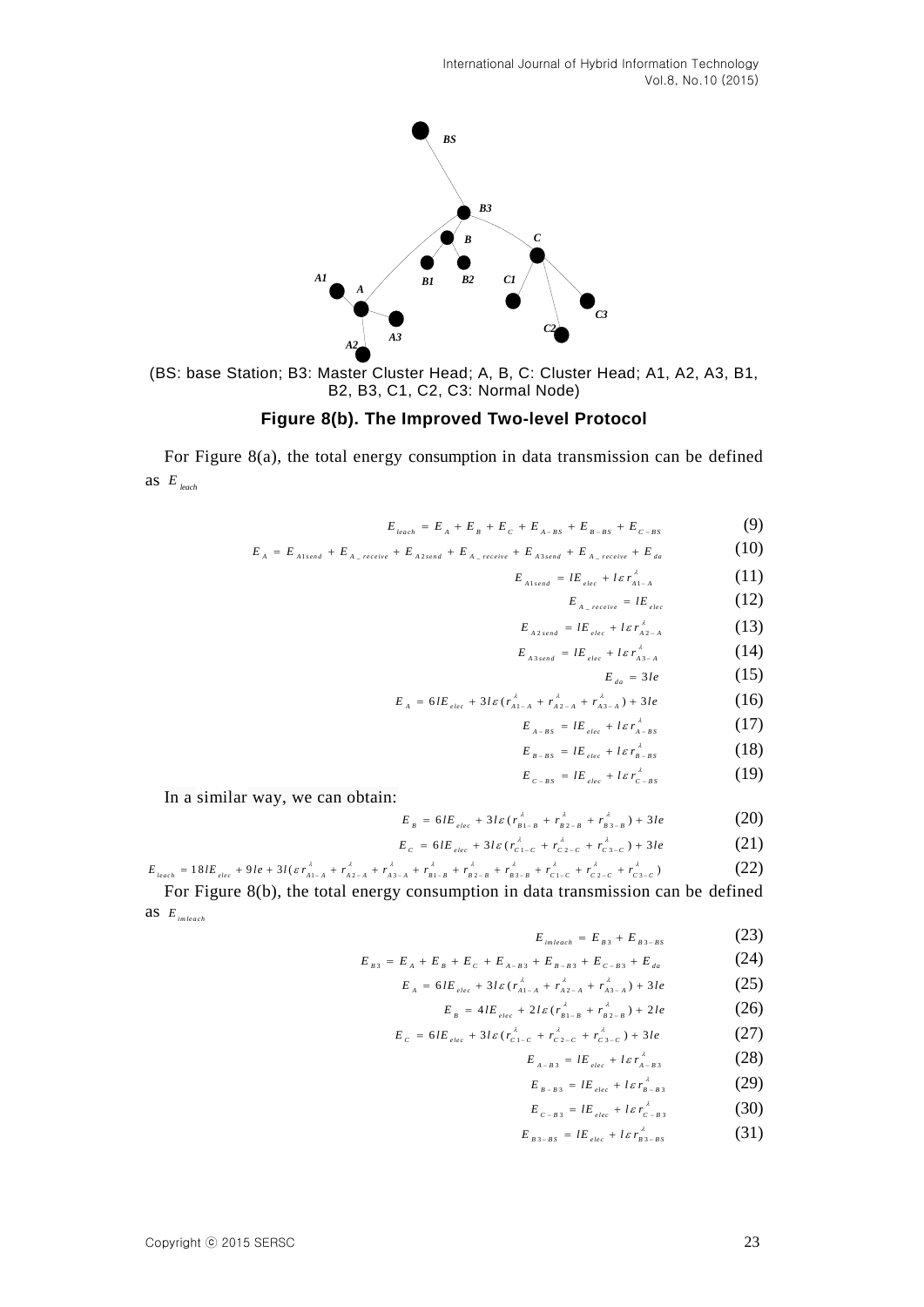$$
E_{\text{infeach}} = 20lE_{\text{elec}} + 11l\mathbf{e} + l\varepsilon (r_{A1-A}^{\lambda} + r_{A2-A}^{\lambda} + r_{A3-A}^{\lambda} + r_{B1-B}^{\lambda} + r_{B2-B}^{\lambda} + r_{C1-C}^{\lambda} + r_{C2-C}^{\lambda} + r_{C2-C}^{\lambda} + r_{C3-C}^{\lambda} + r_{A-B3}^{\lambda} + r_{B-B3}^{\lambda} + r_{C-B3}^{\lambda} + r_{B3-BS}^{\lambda})
$$
\n
$$
(32)
$$

Compare the energy consumption of LEACH protocol with that of the improved LEACH, the improved LEACH transmits data by shorter distance way, and the former energy consumption is obviously less than the latter energy consumption.

#### **5.2. Simulation**

Build the monitoring region with 100 nodes and 100m\*100m area. The base station is located in the center of the region. For this network model, the simulations of LEACH protocol and the improved LEACH protocol are carried out by using MATLAB. The parameters are set in Table 1.

| Parameter      | Related description                                      | Value           |
|----------------|----------------------------------------------------------|-----------------|
| $E_0$          | Original energy                                          | 0.5J            |
| $E_{fs}$       | Amplifier coefficient of freedom space signal channel    | 10pJ/bit/m2     |
| $E_{amp}$      | Amplifier coefficient of multipath fading signal channel | 0.0013pJ/bit/m4 |
| $E_{elec}$     | Energy of transmission circuit and receive circuit       | 50nJ/bit        |
| $E_{da}$       | Energy consumption of data fusion                        | 5 nJ/bit/signal |
| P <sub>1</sub> | Generating probability of mater cluster heads            | 0.05            |
| P <sub>2</sub> | Generating probability of cluster heads                  | 0.1             |
| $W^*W$         | monitoring region                                        | 100m*100m       |
| n              | Node number                                              | 100             |

**Table 1. Parameter Settings**

Network remaining energy and network alive nodes are shown in Figure 9. From Figure 9, after the data transmission of same rounds, energy consumption of the improved LEACH is obviously lower than that of the original LEACH. For the former, the energy depletes after about 4000 rounds, while, for the latter, the energy exhausts after 3000 rounds. Simulation results show that the improved LEACH can not only balance the node distribution but also build more optimal transmission path to lengthen the network lifetime through two-level mode.



**Figure 9 (a). Remaining Energy**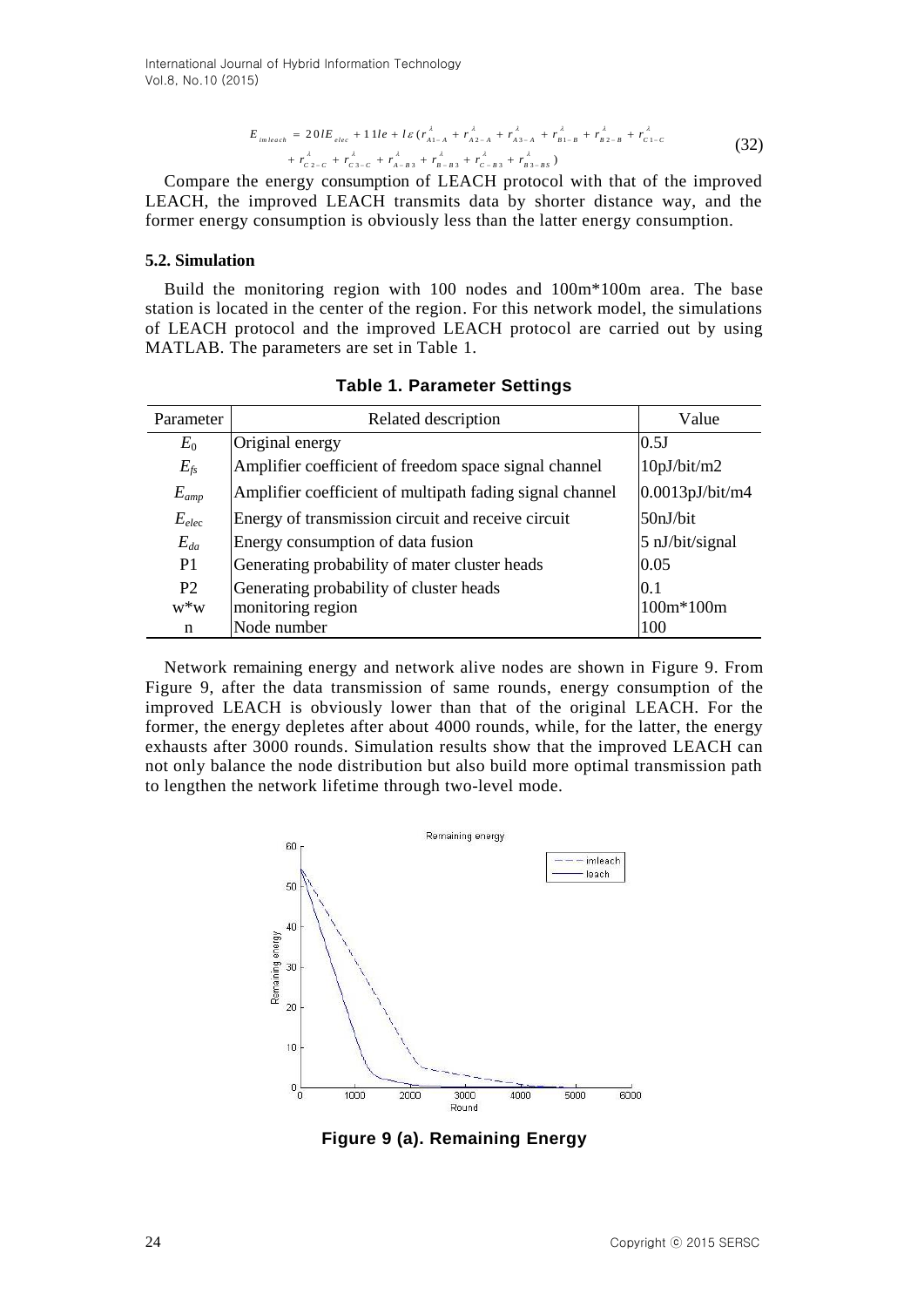

**Figure 9 (b). Alive Nodes**

## **6. Conclusions**

Based on the hierarchical principle of LEACH algorithm, a new cluster forming mechanism and multi-lops data transmission mode is proposed. Firstly, by controlling the distances between nodes, control uniform distribution of cluster heads to balance the network energy consumption. Secondly, by using two-level data transmission, send data to the base station to decrease the data transmission energy consumption. Finally, compare the improved LEACH protocol with LEACH. Through MATLAB simulation, compare remaining energy and alive nodes. The results verify that the improved LEACH can reduce the energy consumption efficiently and lengthen the network lifetime greatly.

### **Acknowledgements**

This research is supported by National Natural Science Foundation of China (No. 61463028), Fundamental Research Funds for Colleges and Universities in Gansu Province (No. 213054), and Research Project of Gansu Education Department (No. 213027). The authors would like to thank the reviewers for their helpful suggestions.

## **References**

- [1] I. F. Akyildiz, S. Weilian, Y. Sankarasubramaniam and E. Cayirci, IEEE Communications Magazine, vol. 5, no. 40, **(2002)**.
- [2] J. N. Al-Karaki and A. E. Kamal, IEEE Wireless Communications, vol. 6, no. 11, **(2004)**.
- [3] C.-T. Cheng, C. K. Tse and F. C. M. Lau, IEEE Sensors Journal, vol. 3, no. 10, **(2011)**.
- [4] W. Heinzelman, A. Chandrakasan and H. Balakrishnan, "Energy-Efficient Communication Protocol for Wireless Microsensor Networks", In Proc. 33rd Hawaii International Conference on System Sciences, Hawaii, **(2000)**.
- [5] W. Heinzelman, A. Chandrakasan and H. Balakrishnan, IEEE Translations on wireless communications, vol. 4, no. 1, **(2002)**.
- [6] X. N. Fan, and Y. L. Song, "Improvement on LEACH Protocol of Wireless Sensor Network", Proceedings of the International Conference on Sensor Technologies and Applications, Valencia, Spain, **(2007)**, pp. 14-20.
- [7] M. Bani Yassein, A. Al-zou'bi, Y. Khamayseh and W. Mardini, International Journal of Digital Content Technology and its Applications, vol. 2, no. 3, **(2009)**.
- [8] W. G. Richard, "Extending LEACH routing algorithm for Wireless Sensor Network", M. S. thesis, Dept. Networks, Makerere University, Kampala, Uganda, **(2009)**.
- [9] D. C. Hoang, P. Yadav, R. Kumar and S. K. Panda, IEEE Transactions on Industrial Informatics, vol. 1, no. 10, **(2014)**.
- [10] R. K. Tripathi, Y. N. Singh and N. K. Verma, Electronics Letters, vol. 4, no. 49, **(2013)**.